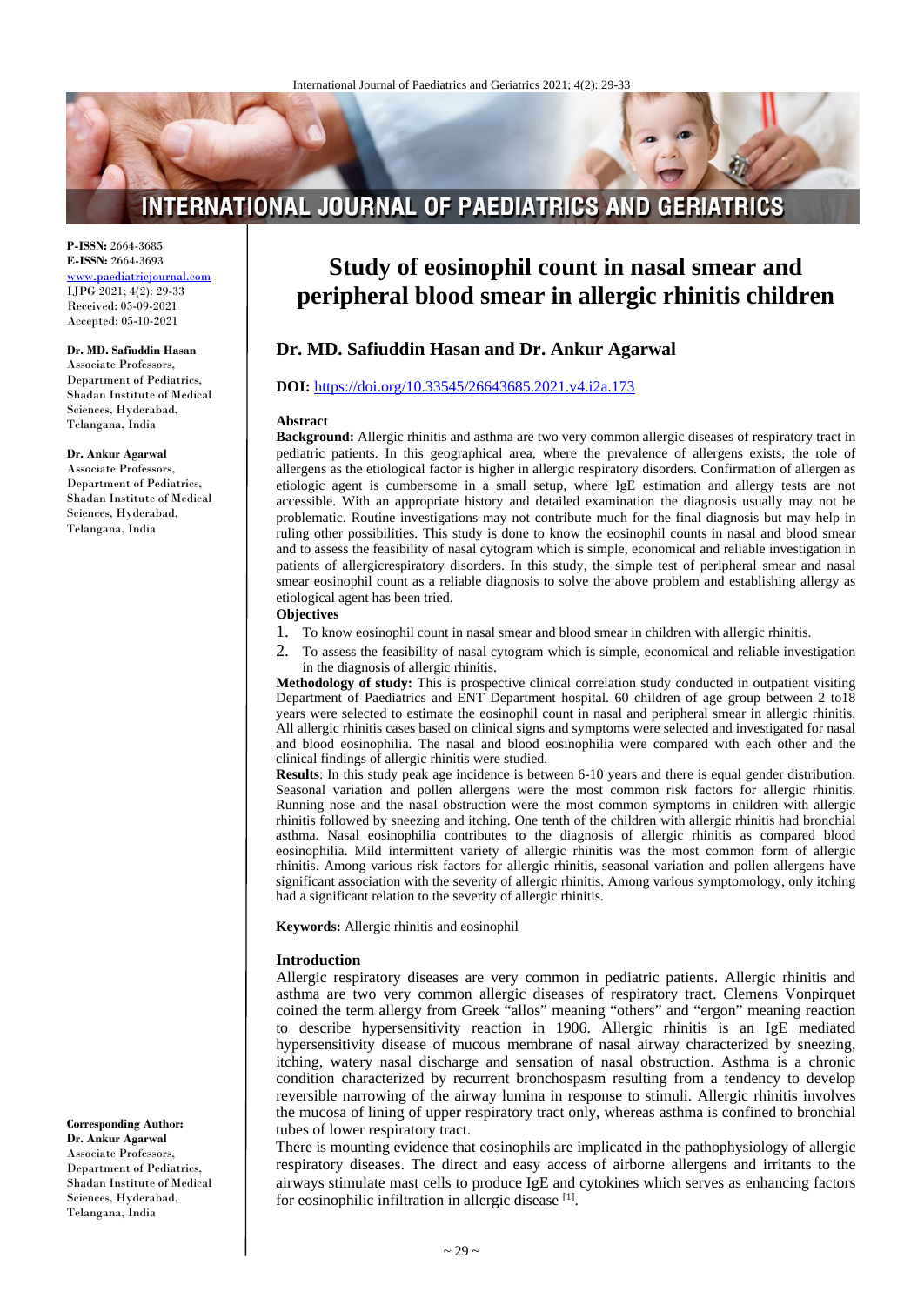Since allergic rhinitis and asthma are such prominent disorders of immediate hypersensitivity, it is not surprising that identification of eosinophil leukocytes within the nasal and bronchial mucosa and corresponding eosinophilia of the nasal secretion and sputum are common place findings in atopic populations. In geographical areas, where the prevalence of allergens exists, the role of allergens as the etiological factor is higher in allergic respiratory disorders. Confirmation of allergen as etiologic agent is cumbersome in a small setup, where IgE estimation and allergy tests are not accessible. In this study, the simple test of peripheral smear and nasal smear eosinophil count as a reliable diagnosis to solve the above problem and establishing allergy as etiological agent has been tried. This may enable the pediatricians in instituting proper therapy instead of resorting to antibiotics earlier than necessary [2].

The diagnosis of allergic rhinitis is based on a typical history of allergic symptoms and investigation. When two or more symptoms out of sneezing, watery rhinorrhea, nasal obstruction and nasal purities persist for ≥1 hour on most days, allergic rhinitis is strongly suspected. Some diagnostic tests like Skin Prick Test (SPT), Radio-Allergosorbent Test (RAST), estimation of IgE antibodies and Enzyme linked Immunosorbent assay (ELISA) are used for the diagnosis of rhinitis. But these are expensive, complicated, invasive and difficult to collect sample from children. Moreover it may be not possible to perform in peripheral set up. Nasal smear eosinophil count could be a useful test for diagnosis of allergic rhinitis, which is simple, easy to perform, cost effective and would help early diagnosis and to assess patient outcome after treatment. The aim of the present study was designed to evaluate the diagnostic value of nasal smear eosinophil count for allergic rhinitis  $[2, 3]$ .

#### **Objectives**

- 1. To know eosinophil count in nasal smear and blood smear in children with allergic rhinitis.
- 2. To assess the feasibility of nasal cytogram which is simple, economical and reliable investigation in the diagnosis of allergic rhinitis.

#### **Methodology**

The aim of the present study was to analyse the eosinophil count in the blood and nasal smears of children with allergic rhinitis.

For the present study which was conducted during December 2017 to December 2019, children between 2 and 18 years who attended the outpatient Department of Paediatrics and department of ENT, Medical College were selected on the random basis.

**Method of study**: Sample size was taken as 60. The history, clinical features and investigations were noted in a proforma specially designed for the study. Peripheral venous blood and nasal smear sample are collected from allergic rhinitis children selected for the study from each children.

Nasal Smear Preparation: Nasal secretion was collected by asking the child to blow his nose into a plastic wrap and then placed on a glass slide. If he was too young to do this or insufficient secretion was obtained, cotton tipped swab was inserted into a nostril and left for 60 seconds. The nasal secretion which was obtained was transferred onto a glass slide, teased out and allowed to air dry.

**Peripheral smear preparation:** A small drop of blood was

placed about 1 or 2 cm from one end of a pre-cleaned slide and immediately another slide with a pre-cleaned edge was placed at an angle of 25 degrees and moved backwards to make contact with the drop. The drop of blood was spread quickly along the line of contact of spreader with the slide and allowed to air dry. Peripheral blood smear was studied using Leishman's stain whereas nasal smear was studied by Haematoxylin and Eosin (H&E) stain.

**Inclusion criteria:** Allergic rhinitis based on typical history and clinical features in the age group 2 to18 year old Children attending outpatient department of Shadan Institute of Medical Sciences, Hyderabad, Telangana, India.

**Exclusion criteria:** Children using nasal steroid spray, Children who were coexisting / operated for deviated nasal septum, Chronic sinusitis, chronic tonsillitis, CSOM, Snuff powder users and pregnant mothers, Patients with symptoms of allergic rhinitis who are not on any anti-histamines and steroid preparation since last one month.

#### **Results**

In the present study, majority of the patients with allergic rhinitis were in the age group of 6-10 years (60%), followed by 11-15 years (36%) and remaining 4% were in the age group of less than 5 years. Chi-square test revealed a significant difference between these age groups (p=.001). Patients in the age group 6 to 10 years showed high incidence of allergic rhinitis. In this study, incidence of allergic rhinitis was equal in both males and females.

**Table 1:** Distribution of the study population based on age and gender

| Age groups (In years) |         |             | <b>Sex</b>    |              |  |
|-----------------------|---------|-------------|---------------|--------------|--|
|                       |         | <b>Male</b> | <b>Female</b> | <b>Total</b> |  |
| $<$ 5                 | Number  |             | 2             | 2            |  |
|                       | Percent | 0.0%        | 4.0%          | 4%           |  |
| $6-10$                | Number  | 20          | 15            | 35           |  |
|                       | Percent | 68.3%       | 55%           | 60%          |  |
| 11-15                 | Number  | 11          | 12            | 23           |  |
|                       | Percent | 38.7%       | 40.0%         | 36%          |  |
| Total                 | Number  | 31          | 29            | 60           |  |
|                       | Percent | 100.0%      | 100.0%        | 100.0%       |  |

A non-significant association was observed between gender and age ( $CV=196$ ;  $p=.322$ ), where we found the pattern of distribution in male and female patients was the same irrespective of their age groups. The mean age of male patientswas 9.2 + 2.4 (6.00 - 15.00), females was 9.4 + 2.2  $(4.00 - 15.00)$  and for the entire sample it was  $9.5 + 2.9$ (4.00 - 15.00).

**Table 2:** Distribution of risk factors for allergic rhinitis in the study population

| Sl.<br>No.   | <b>Risk Factors</b>       | <b>Numbers of patients exposed Percent</b> |       |
|--------------|---------------------------|--------------------------------------------|-------|
|              | Animal dander             | 16                                         | 28%   |
|              | Food Allergy              |                                            | 8.7%  |
| $\mathbf{R}$ | Pollen                    | 22                                         | 45.3% |
|              | <b>Seasonal Variation</b> | 36                                         | 59.7% |
|              | <b>Family History</b>     | 18                                         | 22.7% |

In this study, seasonal variation was the most common risk factor for allergic rhinitis accounting for 59.7%, followed by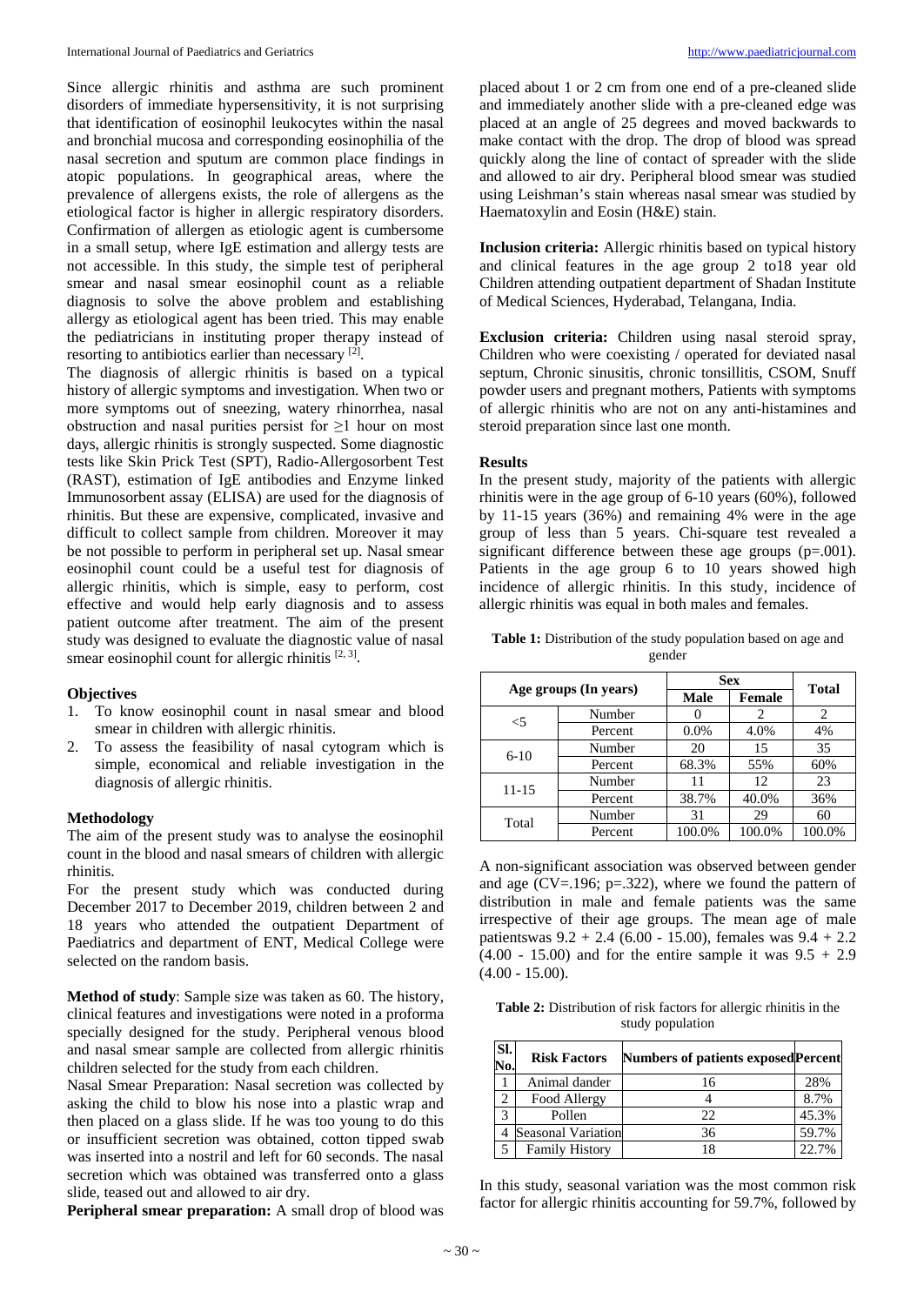pollen with 45.3%. Animal allergens and family history of allergic rhinitis each showed an incidence of 28% in allergic rhinitis. Allergic rhinitis was least associated with food allergens (8.7%). Chi square test revealed a significant difference among risk factors like animal allergens (p=.001), food allergy  $(p=.001)$ , seasonal variation  $(p=.001)$ , and family history (p=.001). Exposure to pollen did not serve as a significant risk factor for allergic rhinitis (p=.302).

**Table 3:** Distribution of symptoms in the study population

| Sl.<br>No. | <b>Symptoms</b>   | Number of subjects $(n=60)$ | Percent |
|------------|-------------------|-----------------------------|---------|
|            | Running nose      | 55                          | 91.6%   |
| 2          | Sneezing          | 46                          | 76.7%   |
| 3          | Nasal obstruction | 52                          | 86.7%   |
|            | Itching           | 45                          | 75.0%   |
| 5          | Epistaxis         | 5                           | 8.33%   |
| 6          | Cough             | $\overline{c}$              | 3.33%   |
| 7          | Wheezing          | 21                          | 35%     |
| 8          | Fever             |                             | 10%     |

In this study, running nose (91.6%) was the most common presenting symptoms in allergic rhinitis, followed by nasal obstruction (86.7%), itching(75.0%) and sneezing (76.7%). 35% of children who presented with allergic rhinitis had associated wheezing. Epistaxis (8.33%) and cough (3.33%) were the least common presenting symptoms in allergic rhinitis. Chi square test showed no significant association of wheezing (43.3%, p=.302) with allergic rhinitis.

In this study, 90% of children had only allergic rhinitis whereas the remaining 10% of children had allergic rhinitis with bronchial asthma which was statistically significant  $(p=.001)$ .

**Table 4:** Distribution of study population based on nasal eosinophil count

| <b>Nasal Eosinophil count</b> | Number $(n=60)$ | Percent |
|-------------------------------|-----------------|---------|
| $<$ 10 Cells/hpf              | 14              | 23.3%   |
| $>10$ Cells/hpf               | 46              | 76.7%   |
| Total                         | 60              | 100.0%  |

In this study population of 60 children, 46 children (76.7%) showed a nasal eosinophil count of >10cells/hpf, and the remaining 14 children (23.3%) had a nasal eosinophil count of <10cells/hpf which was statistically significant (p=.001).

**Table 5:** Distribution of study population based on the blood eosinophil count

| <b>Blood Eosinophil count</b> | Number $(n=60)$ | Percent |
|-------------------------------|-----------------|---------|
| $<$ 440 Cells/mm <sup>3</sup> |                 | 70.0%   |
| $>440$ Cells/mm <sup>3</sup>  | 18              | 30.0%   |
| Total                         | 60              | 100.0%  |

In this study only 18 children (30%) showed blood eosinophil count of >440cells/ mm3 and the remaining 42 children (70%) had a blood eosinophil count of <440cells/mm3 which was not significant (p= .020).

Table 6: Distribution of study population based on the nasal eosinophil and blood eosinophil count

| <b>Nasal Eosinophil count</b> |                | <b>Blood Eosinophil count</b> |                               |              |
|-------------------------------|----------------|-------------------------------|-------------------------------|--------------|
|                               |                | $<$ 440 Cells/mm <sup>3</sup> | $>440$ Cells/ mm <sup>3</sup> | <b>Total</b> |
| <10                           | <b>Numbers</b> |                               |                               | 12           |
| Cells/hpf                     | Percent        | 83.3%                         | 16.7%                         | 100.0%       |
| >10                           | <b>Numbers</b> | 30                            | 18                            | 48           |
| Cells/hpf                     | Percent        | 62.5%                         | 37.5%                         | 100.0%       |
|                               | <b>Numbers</b> | 40                            | 20                            | 60           |
| Total                         | Percent        | 66.7%                         | 33.3%                         | 100.0%       |

We found no significant association between nasal and blood eosinophil count (p=.417). Among 40 children with blood eosinophil count of <440cells/ mm3, 30 children had a nasal eosinophil count of >10cells/hpf and remaining 10 children had a nasal eosinophil count of <10cells/hpf.

Among 20 children with blood eosinophil count of >440 cells/ mm3, 18 children had a nasal eosinophi count of >10cells/hpf and remaining 2 children had a nasal eosinophil count of <10cells/hpf.

**Table 7:** Distribution of the study population based on the severity of allergicrhinitis

| <b>Severity</b>       | Number $(n=60)$ | Percent |
|-----------------------|-----------------|---------|
| Mild Intermittent     | 34              | 56.7%   |
| Severe persistent     | 14              | 23.3%   |
| Mild Persistent       |                 | 15%     |
| Moderate Persistent   |                 | 10%     |
| Moderate Intermittent |                 | 3.3%    |
| Total                 | 60              | 100.0%  |

In this study, 34 children had mild intermittent variety (56.7%) of allergic rhinitis. Six children had moderate persistent variety which was least prevalent. There was significant difference in severity of allergic rhinitis among the study population  $(p=.001)$ .

In this study, only seasonal risk factor  $(p=.044)$  and pollen

exposure  $(p=.001)$  have significant association with mild intermittent severity of allergic rhinitis. Animal allergen ( $p=0.419$ ), food allergen ( $p=0.251$ ) dust exposure ( $p=0.375$ ) did not have significant association with severity of allergic rhinitis.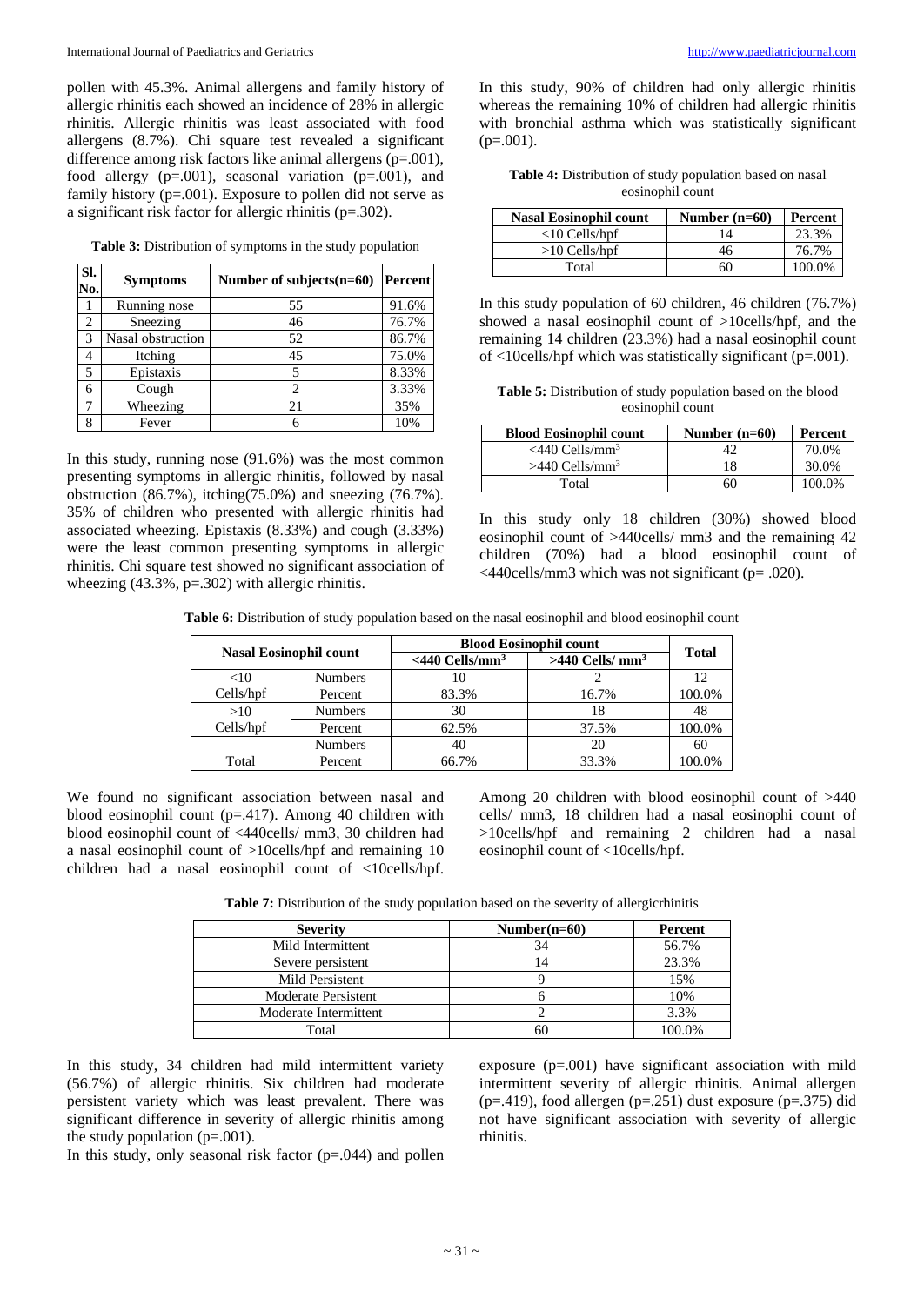| <b>Severity</b>       |      | <b>Symptoms</b>     |                 |                          |       |                          |          |          |
|-----------------------|------|---------------------|-----------------|--------------------------|-------|--------------------------|----------|----------|
|                       |      | <b>Running Nose</b> | <b>Sneezing</b> | <b>Nasal Obstruction</b> |       | <b>Itching Epistaxis</b> | Cough    | Wheezing |
| Mild Intermittent     | No.  | 28                  | 19              | 26                       | 23    |                          |          |          |
| $(n=34)$              | $\%$ | 82.3                | 55.9            | 76.5                     | 67.7  | 5.9                      | 0.0      | 32.4     |
| Mild Persistent $(n=$ | No.  | 8                   |                 | 4                        | 3     | $\Omega$                 | $\Omega$ |          |
| 14)                   | $\%$ | 57.2                | 50.0            | 28.6                     | 21.4  | 0.0                      | 0.0      | 28.6     |
| Severe Persistent     | No.  | 8                   | 8               |                          |       |                          | $\Omega$ | h        |
| $(n=9)$               | $\%$ | 88.9                | 88.9            | 77.8                     | 77.8  | 11.11                    | 0.0      | 66.7     |
| Moderat e             | No.  |                     |                 | 6                        |       | $\left($                 |          |          |
| Persistent $(n=6)$    | $\%$ | 83.3                | 83.3            | 100                      | 66.7  | 0.0                      | 16.7     | 66.7     |
| Moderate              | No.  | ∍                   | ◠               | 2                        | ◠     | $\Omega$                 | $\Omega$ |          |
| Intermittent $(n=2)$  | $\%$ | 100.0               | 100.0           | 100.0                    | 100.0 | 0.0                      | 0.0      | 50.0     |

**Table 8:** Distribution of symptoms in relation to the severity of allergic rhinitis

In this study, among the severity of symptoms of allergic rhinitis, itching was the most common symptom associated with all forms of allergic rhinitis which was statistically significant ( $p=.023$ ).

#### **Discussion**

Allergic respiratory diseases are very common in pediatric patients. Allergic rhinitis and asthma are two very common allergic diseases of respiratory tract. They are usually diagnosed by appropriate history and detailed examination. Routine investigations may not contribute much for the final diagnosis but may help in ruling other possibilities. There are many tests like skin tests, IgE, RAST, ELISA etc to confirm disease as allergic but they are complicated and cumbersome and may not be possible in many hospital setups. Hence nasal and blood smear eosinophil count as a simple, noninvasive and reliable investigation for finding out allergy as an etiological agent has been tried.

Hence this study tries to find the feasibility of the nasal eosinophil count over the blood eosinophil count in allergic rhinitis children.

Clinical profile nasal smear eosinophil, peripheral smear was analyzed as follows;In the study majority of allergic rhinitis cases visiting the OPD were in the age group of 6-10 years, accounting for 68.3% of cases.

In this study, seasonal variation was the most common risk factor for allergic rhinitis accounting for 59.7%, followed by pollen with 45.3%. Animal allergens and family history of allergic rhinitis each showed an incidence of 28% in allergic rhinitis. In the study there was equal gender distribution of allergic rhinitis, which wasalso found in the study by Venkateswarlu V et al. [5], 2015.

In this study, all children with allergic rhinitis and asthma had rhinorrhea (100%). It is high as compared to other studies where nasal obstruction, sneezing and cough had similar frequency in allergic rhinitis in this study while in bronchial asthma cough and wheezing were present in all patients followed by nasal obstruction and dyspnea. Among all the clinical findings, symptoms contribute more than signs for the diagnosis. (100) cases and nasal eosinophil count of >10 cells were considered as positive as per IAP text recommendation. Many studies have taken different cut off value.

Among 60 children, running nose was the most common symptom accounting for 90% of cases followed by nasal obstruction (83.3%). Similar results were seen in the study by Dr. Shreepad S Shetty *et al.*, <sup>[6]</sup> 2014 and Naveen Kumar *et al*., [7] 2011.

| Signs and   | Bahram Mirsaid Ghazi et Naveen Kumar et al. |                          | Shreepad S Shetty <i>et al.</i> V. Venkateswarlu <i>et al.</i> Present Study% |                         |          |
|-------------|---------------------------------------------|--------------------------|-------------------------------------------------------------------------------|-------------------------|----------|
| symptoms    | al. <sup>[8]</sup> (2003)% (n=455)          | $^{[7]}(2011)\%$ (n=100) | $^{[6]}(2014)\%$ (n=42)                                                       | $^{[5]}(2015)\%$ (n=50) | $(n=60)$ |
| Rhinorrhoea | 73.4                                        | 100.0                    | 97.6                                                                          | 100.0                   | 91.6%    |
| Nasal       |                                             |                          |                                                                               |                         | 76.7%    |
| obstruction | 67.0                                        | 80.9                     | 19.0                                                                          | 22.2                    |          |
| Sneezing    | 63.0                                        | 50.8                     | 52.4                                                                          | 94.4                    | 86.7%    |
| Itching     | 45.5                                        | 38.1                     | 69.0                                                                          |                         | 75.0%    |
| Epistaxis   |                                             |                          | $\overline{\phantom{0}}$                                                      |                         | 8.33%    |
| Cough       |                                             | 36.5                     |                                                                               |                         | 3.33%    |
| Wheezing    |                                             | 1.6                      |                                                                               | 7.0                     | 35%      |
| Fever       |                                             | 12.7                     |                                                                               |                         | 10%      |

**Table 9:** Distribution of signs and symptoms in various studies

In the present study, 90% of the children had running nose as the most common symptom which was similar to the study conducted by V.Venkateswarlu *et al*. **[5]** and Naveen Kumar *et al*. **[7]** where all children in the study had running nose.

In the present study, 83.3% of the children had nasal obstruction as the second most common symptom which was similar to the study conducted by Naveen Kumar *et al*. **[7]** where 90.9% of the children had nasal obstruction.

In the present study, 73.3% of the children had sneezing. Study by Dr. Shreepad S Shetty *et al*. **[6]** also found similar results where 52.4% of the children had sneezing.

Nasal eosinophil and blood eosinophil count was done in all 60 cases and nasal eosinophil count of  $> 10$  cells/hpf is consider positive as per IAP recommendation. Many studies have taken different cut off values. Crobach M et.al (1996)9 etc., have considered >10 cells/hpf as significant similar to the present study.

Similarly, Chowdary VS et.al10 considered blood eosinophil count of >440 cell/mm3 is considered as significant and this cut off value. In present study also blood eosinophil count of >440 cell/mm3 is considered as significant.